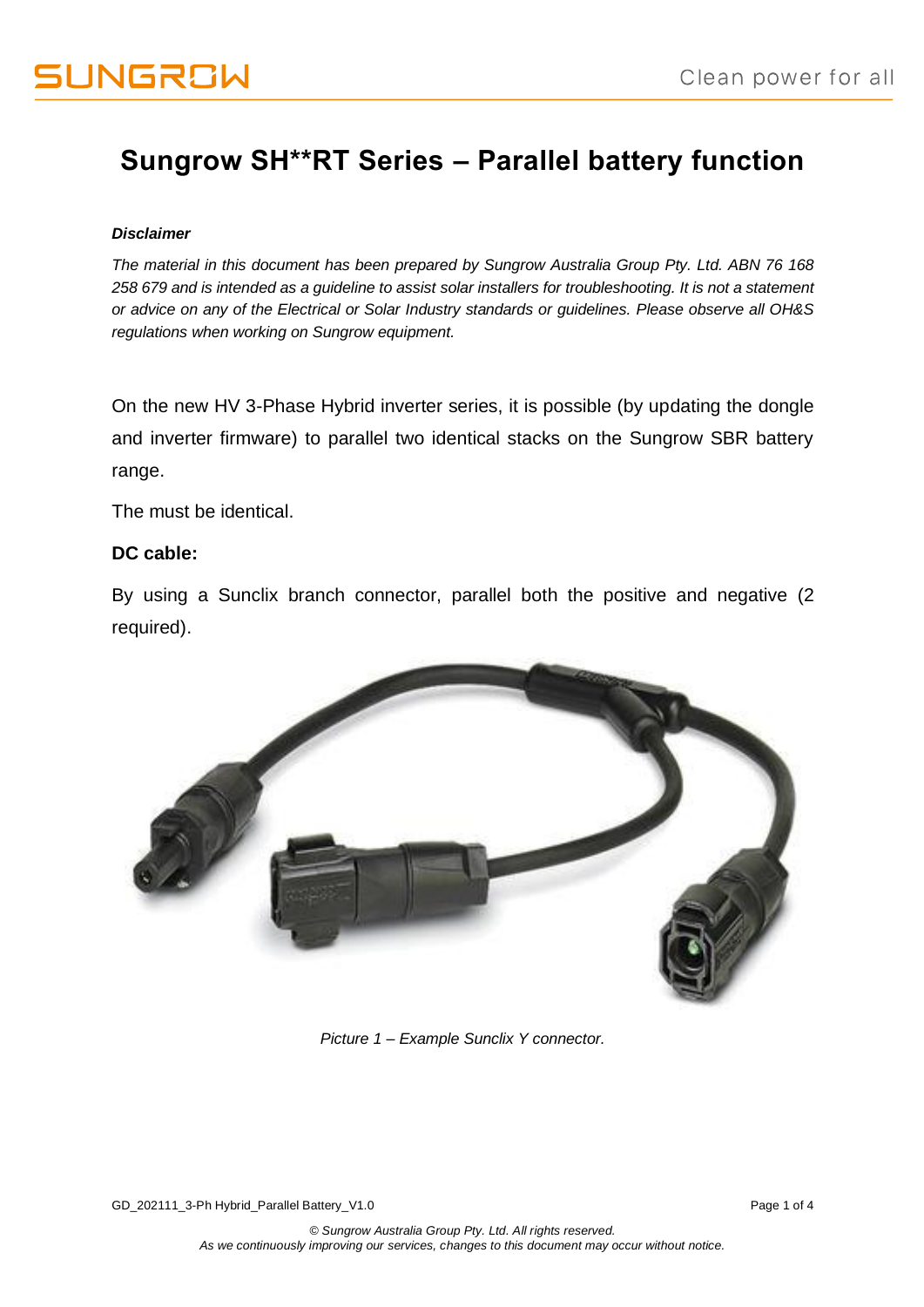## UNGROW



*Picture 2 – DC Power connections*

### **Battery Coms cable:**

As with the DC power cable, the CANH and CANL Data cables as connected in parallel using a 3-way sealant filled splice connector, similar to the ones shown below.

GD\_202111\_3-Ph Hybrid\_Parallel Battery\_V1.0 example of 4 and 2 of 4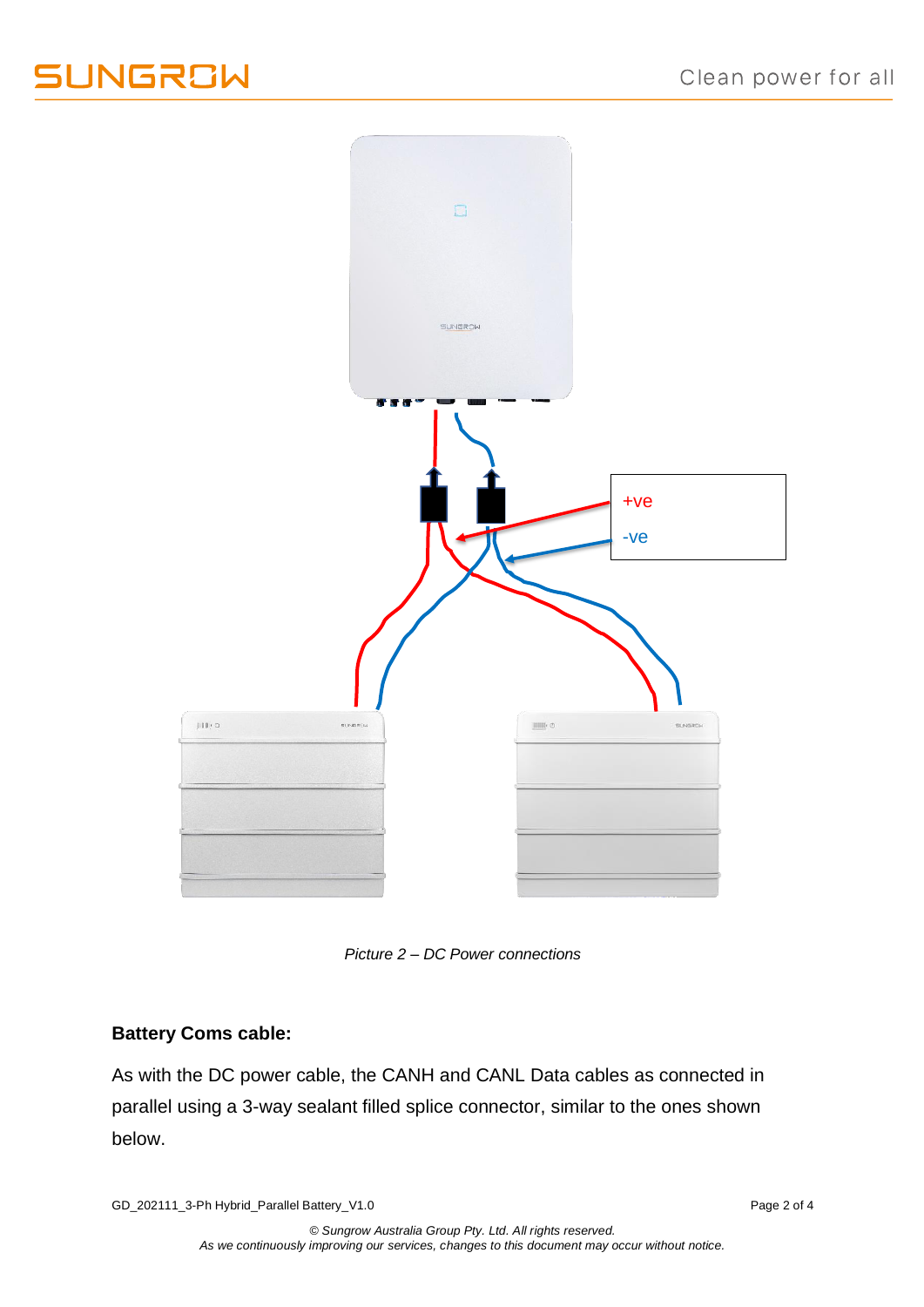



# Crimp Wire Connectors - 2<br>& 3 wire - Pk.8

### CAT.NO:HP1214

The easy way to connect 2 or 3 wires together. Simply insert into the connector, & squeeze with apair of pliers. They are filled with sealant to p...

ADD TO WISHLIST NOTIFY ME WHEN ON SPECIAL

*Picture 3 – Example weatherproof data splice*

The CANH and CANL cables are then connected in parallel, and then to the CANH and CANL connections of the multiplug as normal.



*Picture 4 – Parallel data connection detail*